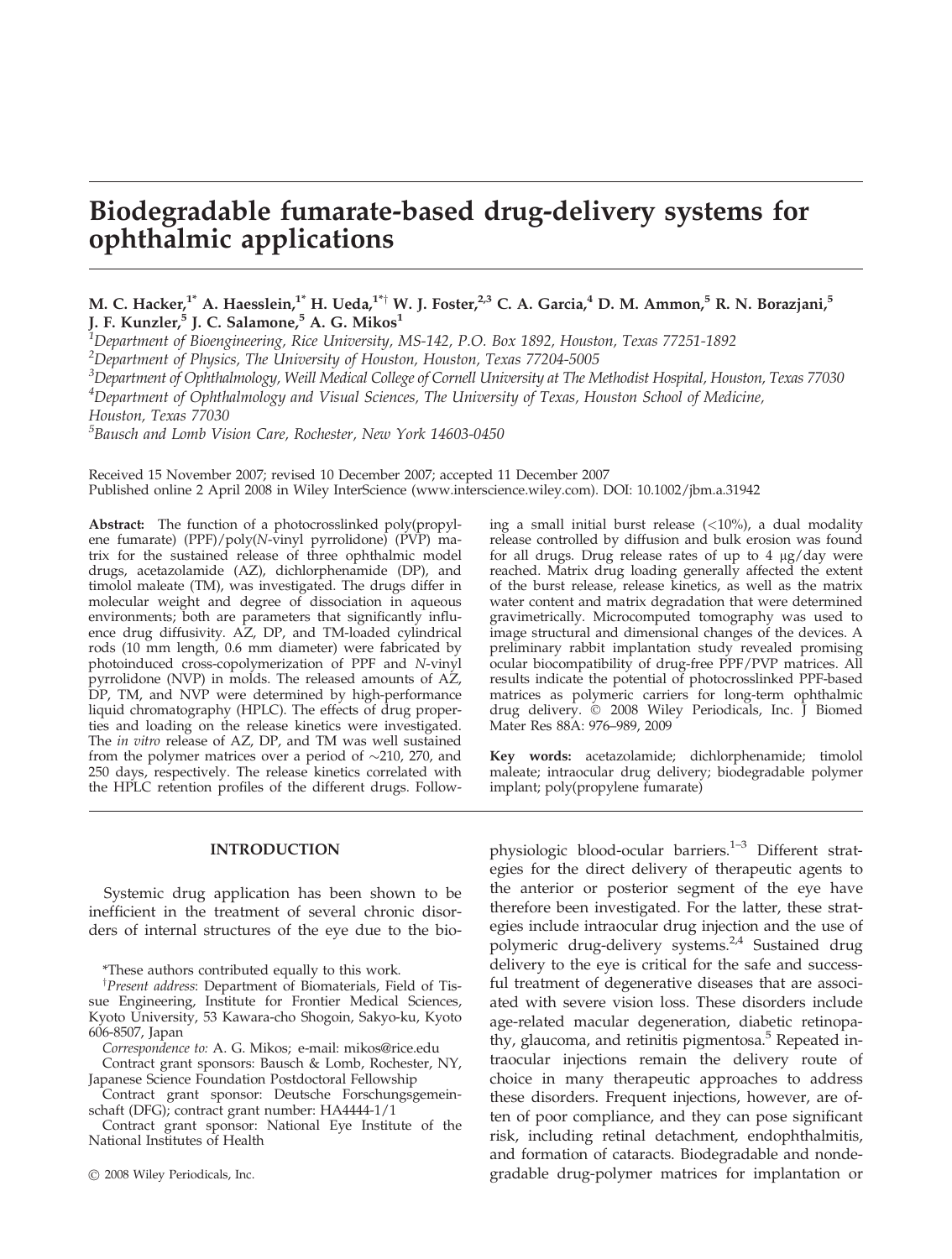

$$
H_2N\overset{s}{\longrightarrow}S\overset{S}{\underset{N\rightarrow N}{\longrightarrow}}H\underset{O}{\longrightarrow}CH_3
$$

b) Dichlorphenamide (DP),  $MW = 305.2$ 



Figure 1. Chemical structures and molecular weights (MW) of the investigated ophthalmic model drugs. (a) Acetazolamide (AZ), (b) dichlorphenamide (DP), and (c) timolol maleate (TM).

injection have been explored for the localized longterm delivery of ophthalmic drugs to the posterior eye.<sup>4</sup> In our laboratory, we have recently described the potential application of photocrosslinked poly( propylene fumarate) (PPF)-based implants for the long-term delivery of the antiinflammatory corticosteroid fluocinolone acetonide  $(FA)$ .<sup>6</sup> The matrices, which were composed of the biodegradable, crosslinkable polyester PPF and N-vinyl pyrrolidone (NVP), controlled the release of FA over a 1-year period. A subsequent study investigated drug release from injectable PPF implants with and without additional surface crosslinking and showed that FA release was sustained over a comparable period.<sup>7</sup> The burst release, however, was significantly higher from the injectable systems when compared with the prefabricated implants. In view of the promising longterm release profiles that were found for FA from the photocrosslinked networks, this study investigated the release profiles of other ophthalmic drugs from PPF-based implants. Two carbonic anhydrase inhibitors, acetazolamide (AZ) and dichlorphenamide (DP), and the  $\beta$ -adrenoreceptor antagonist timolol maleate (TM) were selected as model ophthalmic drugs, because they are effectively used as glaucoma therapeutics (Fig.  $1$ ).<sup>8–10</sup> Very limited information is available on the transscleral or intravitreal delivery of antiglaucoma drugs.<sup>11,12</sup> Normally, these drugs are applied topically, and research is focused on improving transcorneal penetration because therapeutic levels have to be reached in the aqueous humor and at the iris/ciliary body. In general, there is a concern about the systemic side effects of antiglaucoma drugs, which, in part, may result due to drug resorption

from the posterior chamber.<sup>13</sup> AZ, however, is commonly applied systemically because of the drug's poor transcorneal bioavailability.8 The characteristic chemical functionalities of antiglaucoma drugs often cause these drugs to dissociate in physiological environments and promote good water solubility. Because of these physicochemical properties, antiglaucoma drugs are interesting model drugs for the testing of polymeric ocular drug-delivery systems as drug properties differ significantly from commonly delivered drugs such as corticosteroids and antiviral drugs.<sup>11</sup> Through the use of these more hydrophilic model drugs (AZ, DP, and TM), effects of drug properties on drug release can be obtained in comparison to the lipophilic corticosteroid FA, which was investigated in a previous study. $6$  As a result of the structural differences, the partition equilibria of the drugs between aqueous solution and hydrophobic polymer bulk differ significantly, and corresponding diffusion coefficients are expected to be significantly increased.

The aim of this work was to investigate the in vitro release profiles of the model ophthalmic drugs AZ, DP, and TM from the photocrosslinked PPF-based matrices and to correlate the observed release kinetics to the drug properties. The drugs were embedded in monolithic matrices composed of PPF and NVP of a previously established composition.<sup>6</sup> In vitro release of AZ, DP, and TM was investigated for different drug loadings over periods up to 300 days. Quantification of released drug molecules and NVP monomers was done using high-performance liquid chromatography (HPLC). Because adsorption–desorption phenomena determine substance retention in liquid chromatography and similar mechanisms control drug diffusion in polymer matrices, the drugs' retention profiles on a reversed-phase HPLC column were compared and used as a means to compare the drugs' partition equilibria, which are controlled by molecular weight (MW) and drug dissociation. Matrix water content and degradation were analyzed gravimetrically. Microcomputed tomography (micro-CT) was used to quantify structural and dimensional changes of the drug-delivery systems. A preliminary 2-week rabbit implantation study was conducted to obtain initial biocompatibility data for plain polymer matrices.

## MATERIALS AND METHODS

## **Materials**

AZ, DP, and TM were purchased from Sigma–Aldrich (Milwaukee, WI). Diethyl fumarate, 1-vinyl-2-pyrrolidone (NVP) (both from Sigma–Aldrich), propylene glycol (Fisher, Pittsburgh, PA), zinc chloride (Acros, Pittsburgh, PA), and bis(2,4,6-trimethylbenzoyl) phenylphosphine oxide (BAPO) (kindly provided by Ciba Specialty Chemicals, Tarrytown,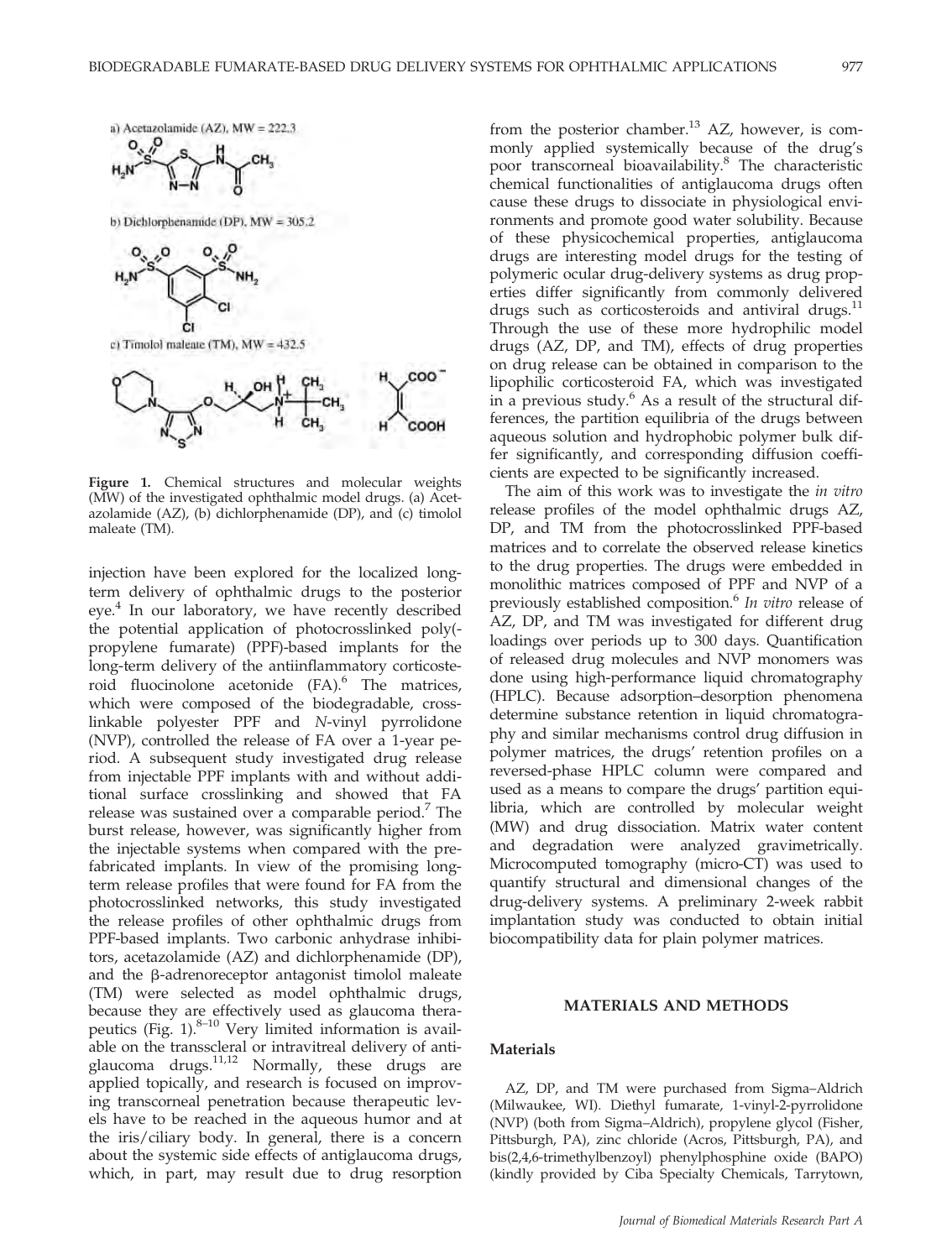| TABLE I                                                                                                            |
|--------------------------------------------------------------------------------------------------------------------|
| Composition of Drug-Loaded, Photocrosslinked Poly(propylene fumarate)/poly(N-vinyl pyrrolidone) (PPF/PVP) Matrices |
| Investigated for the In Vitro Release of Acetazolamide (AZ), Dichlorphenamide (DP), and Timolol Maleate (TM)       |

| Sample Code                        | $AZ 2.5\%$ | AZ.5%                     | DP <sub>5%</sub> | DP 10% | TM 5%                     |
|------------------------------------|------------|---------------------------|------------------|--------|---------------------------|
| Matrix Composition PPF:NVP $(w/w)$ |            | 3:2                       |                  |        | 3:2                       |
| PPF Macromer $(M_n, M_w)$ [Da]     |            | $2000 \pm 10,4080 \pm 70$ |                  |        | $2050 \pm 10,3170 \pm 40$ |
| Drug                               | AZ         |                           |                  | ĐΡ     | TМ                        |
| Loading $[\% (w/w)]$               | 2.5        | 5.0                       | 5.0              | 10.0   | 5.0                       |

Molecular weight data for PPF as obtained by gel permeation chromatography.

NY) were used as received. Phosphate buffered saline (PBS) was obtained from Gibco (Grand Island, NY). All chemical solvents were of analytical quality and purchased from Fisher.

Transparent RTV (room temperature vulcanization) silicone rubber molds were fabricated following the manufacturer's instructions (Silicones, High Point, NC). Briefly, a two-component silicone mixture was poured over a Nickel– Chrome wire (diameter: 0.6 mm) in a petri dish and allowed to cure for 24 h. The rubber was trimmed, and the wire was removed with a scalpel to form a one-part mold with two injection ports.<sup>14</sup> The silicone molds were stored under vacuum and purged with nitrogen gas before their use for implant fabrication.

## **Methods**

Synthesis of poly(propylene fumarate)

Poly(propylene fumarate) (PPF) was synthesized in a two-step reaction process as described previously.15 Bis(2 hydroxypropyl) fumarate was synthesized from 1 mol of diethyl fumarate with 3 mol of propylene glycol through ZnCl<sub>2</sub>-catalyzed transesterification and subsequently polymerized by transesterification and continuous removal of evolved propylene glycol at low pressure (<3 mmHg) to form PPF. The reaction was run until the desired number– average molecular weight  $(M_n)$  was obtained. After different washing and extraction steps, volatiles were removed by rotoevaporation and vacuum drying. MW characterization of purified PPF was done by gel permeation chromatography on a Styragel HR2 column (Waters, Milford, MA) relative to poly(styrene) standards (Waters). PPF ( $M_n$  = 2000  $\pm$  10 Da,  $M_w$  = 4080  $\pm$  70 Da) was used for the fabrication of AZ and DP-loaded matrices. TM-loaded implants consisted of PPF characterized by an  $M_n$  of 2050  $\pm$  10 Da and an  $M_w$  of 3170  $\pm$  40 Da (Table I).

Fabrication of drug-loaded PPF/PVP drug-delivery systems

Monolithic, nonporous polymer matrices loaded with AZ, DP, and TM were fabricated as described in a previous publication.<sup>6</sup> Table I summarizes the investigated matrix compositions. In short, the precisely measured amount of drug was dissolved in the appropriate amount of NVP. The resulting solution was then mixed with the required amount of PPF. Finally,  $0.5\%$  (w/w) of the photoinitiator BAPO was added as acetonic solution (100 mg/mL), and the components were thoroughly mixed. Using a syringe equipped with a 22 gauge needle, the mixture was injected into a silicone mold. Once the cavity (inner diameter: 0.6 mm) was filled, the mold was placed under a blue curing light (3M Dental Products, St. Paul, MN) for 10 min to crosslink the matrix.<sup>16</sup> The distance between light guide and mold was 8 cm. The blue light source, which contains a 75-W halogen bulb, is specified to emit visible light limited to the range of 400–500 nm with a peak irradiance of 14 mW/cm<sup>2</sup> at 470 nm.

Before the in vitro release study, the cylindrical crosslinked PPF/poly(N-vinyl pyrrolidone) (PVP) matrices were cut into rods of 10 mm length (diameter: 0.6 mm, typical weight: 3.8 mg). A drug loading of 2.5% (w/w) and 5% (w/ w) was tested for AZ. DP-loaded matrices contained 5% and 10% (w/w) of the drug. These drug loadings were selected based on the maximum amounts of drug soluble in NVP, tested in 2.5% increments, and the corresponding 50% values. Accordingly, higher concentrations of DP were soluble in NVP when compared to AZ. For TM, a single drug loading of 5% (w/w) was investigated in this study (Table I).

In vitro release of AZ, DP, and TM from the PPF/PVP matrices

To determine the in vitro release kinetics, drug-loaded polymer rods were submerged and maintained in 2 mL of PBS (pH 7.4) in glass vials at 37 $\degree$ C with agitation ( $\sim$ 75 rpm). At predetermined time points (6 h, 12 h, 1 d, 2 d, 3 d, 5 d, 7 d, and weekly afterward), the supernatant was collected, replaced with fresh PBS, and stored at  $2-8^{\circ}C$  until analysis. HPLC was used to quantify the amounts of released drug and NVP monomers. The in vitro study was stopped when no drug release was detectable from all three samples of one formulation at three consecutive time points.

The amount of drug released during the first day of the experiment was reported as the burst release. After day 1, drug release rates were determined from the amount of drug (microgram) released between two consecutive data points divided by the corresponding release time (typically: 7 days) and are thus expressed as microgram drug per day.

#### High-performance liquid chromatography analysis

A high-performance liquid chromatography (HPLC) system consisting of a Waters Alliance 2695XE separation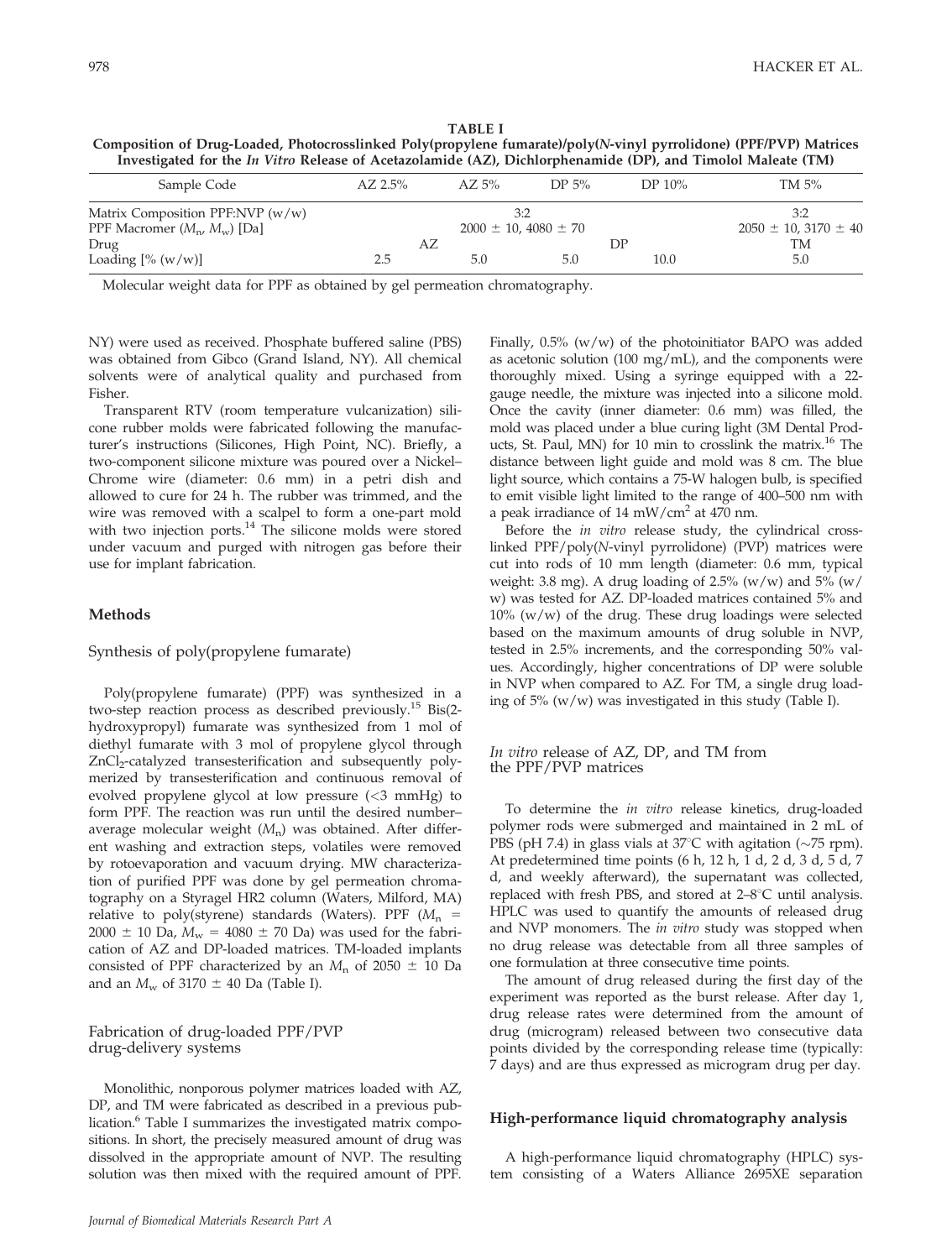|           |                                                  |                                       | Organic      | Mix         | Retention Time (min) |            |
|-----------|--------------------------------------------------|---------------------------------------|--------------|-------------|----------------------|------------|
| Drug      | Column(s)                                        | Acidic Buffer-A                       | Phase—B      | A:B $(v/v)$ | Drug                 | <b>NVP</b> |
| AZ        | ZORBAX SB-C8 (guard)<br>ZORBAX 300SB-C8          | Sodium acetate,<br>$0.4M$ , pH $4.85$ | Acetonitrile | 92.5:7.5    | 1.3                  | 3.7        |
| DP        | ZORBAX 300SB-CN                                  | Sodium acetate,<br>$0.4M$ , pH $4.85$ | Acetonitrile | 95:5        | 0.6                  | 3.4        |
| <b>TM</b> | $XTerra^{R} MS C18 (guard)$<br>$XTerra^{R}$ RP18 | Sodium phosphate,<br>$0.2M$ , pH 2.8  | Methanol     | 77.5:22.5   | 5.8                  | 2.1        |

TABLE II Chromatographic Conditions as Applied for Analysis of the In Vitro Release Samples

The retention times of the different drugs and NVP were calculated as the differences between the elution times of the substances and the injection signals.

module and a Waters 2996 photodiode array detector (Waters) was used to determine the amount of released drugs and NVP monomers. In a typical run,  $50 \mu L$  of the collected supernatant was injected and analyzed on a reversed-phase column thermostated at 30°C. Reversedphase columns in combination with isocratic mixtures of acidic buffers and acetonitrile or methanol were used as mobile phases at a flow rate of 1 mL/min. The chromatographic conditions were optimized to meet the following criteria: (1) achieve run times as short as 10 min and (2) generate sufficient separation between injection peak, drug signal, and NVP peak. The chromatographic conditions developed for the different drugs are summarized in Table II. Quantification was done by UV spectrophotometric detection at wavelengths of 265 nm (AZ), 232 nm (DP), 295 nm (TM), and 235 nm (NVP). Calibration standards were prepared from stock solutions of the different drugs (AZ: 0.5 mg/mL in ethanol, DP: 1 mg/mL in acetonitrile, and TM: 1 mg/mL in PBS) and NVP (1 mg/mL in PBS) by dilution with PBS. For each substance, the concentration of the different standard dilutions was proportional to the integrated area of the corresponding peak in UV absorbance. The calibration curves were linear ( $R^2 > 0.999$ ) over the recorded concentration range (drugs: 0.025-100 µg/mL; NVP: 0.5–25 nL/mL).

Comparison of drug partition profiles by reversed-phase HPLC

The partition coefficient ( $log P$ ), which describes the partition of nondissociated molecules between a hydrophilic (typically water) and a hydrophobic phase (typically 1-octanol), is known to correlate with the diffusion coefficient of a substance in a hydrophobic matrix. HPLC can be used to determine the partition coefficient of a substance because partition coefficient and retention volume on a reversedphase column of a specific substance are in direct proportion.<sup>17,18</sup> Absolute  $\log P$  values can be determined through linear regression by correlating retention time (RT) with RTs of similar compounds for which the partition coefficients are known. In view of the dissociation of the investigated drugs in physiological media and the lack of suitable reference substances, the determination of the absolute partition coefficients was not attempted. A relative comparison, however, that aims at determining interactions between the

dissociated drugs and a hydrophobic polymer surface at 37°C, was performed on a reversed-phase C8 column. Ideally, one would use a chromatographic setup that uses a C18 reversed-phase column in combination with PBS as the mobile phase. Such a setup, however, proved unsuitable for a comparison between the drugs AZ, DP, TM, and FA, because FA was not eluted from the hydrophobic C18 column within 3 h (data not shown). FA was included in these experiments to enable comparisons between all ophthalmic drugs that were released from PPF/PVP matrices in the present and in a previous study.<sup>6</sup> Also, with regard to suitable elution times, a  $90:10$  (v/v) mixture of PBS and acetonitrile was used as the mobile phase. Specifically, solutions of AZ, DP, TM, and FA (all 0.1 mg/mL) in PBS were analyzed individually and as a mixture containing equal amounts of all four solutions on the Waters HPLC system described earlier. A 50-µL sample was injected and separated on a ZORBAX 300SB-C8 5 µm column (4.6  $\times$  150 mm) combined with a ZORBAX SB-C8 Guard 5  $\mu$ m (4.6  $\times$  12.5 mm) guard column using a  $90:10$  (v/v) mixture of PBS and acetonitrile as the mobile phase at a flow rate of 1 mL/min. The system was thermostated at  $37^{\circ}$ C to simulate conditions relevant for comparison with the in vitro release experiments. Over a run time of 180 min, UV absorption was recorded at wavelengths of 265 nm (AZ), 232 nm (DP), 295 nm (TM), and 238 nm (FA). Absolute RTs of the different drugs were calculated as the difference in RT between drug molecule and injection signal. No significant differences were observed between the RTs obtained from the individual runs and the chromatograms of the drug mixture.

#### Gravimetric analysis

Before the in vitro release study, the initial dry weight of the samples was determined on an analytical balance (AX105 Delta Range, Mettler-Toledo, Columbus, OH). After completion of the release study  $(t_{end})$ , samples were removed from the release buffer, patted gently with a tissue paper, and subsequently weighed to determine the wet weights of the samples. The final dry weights of the samples were obtained after lyophilization (FreeZone 4.5 Liter Console, Freeze Dry Systems, Kansas City, MO) for 48 h. The relative sample water uptake was calculated from the difference between the wet and final dry weight relative to the sample's final dry weight. Relative weight loss was cal-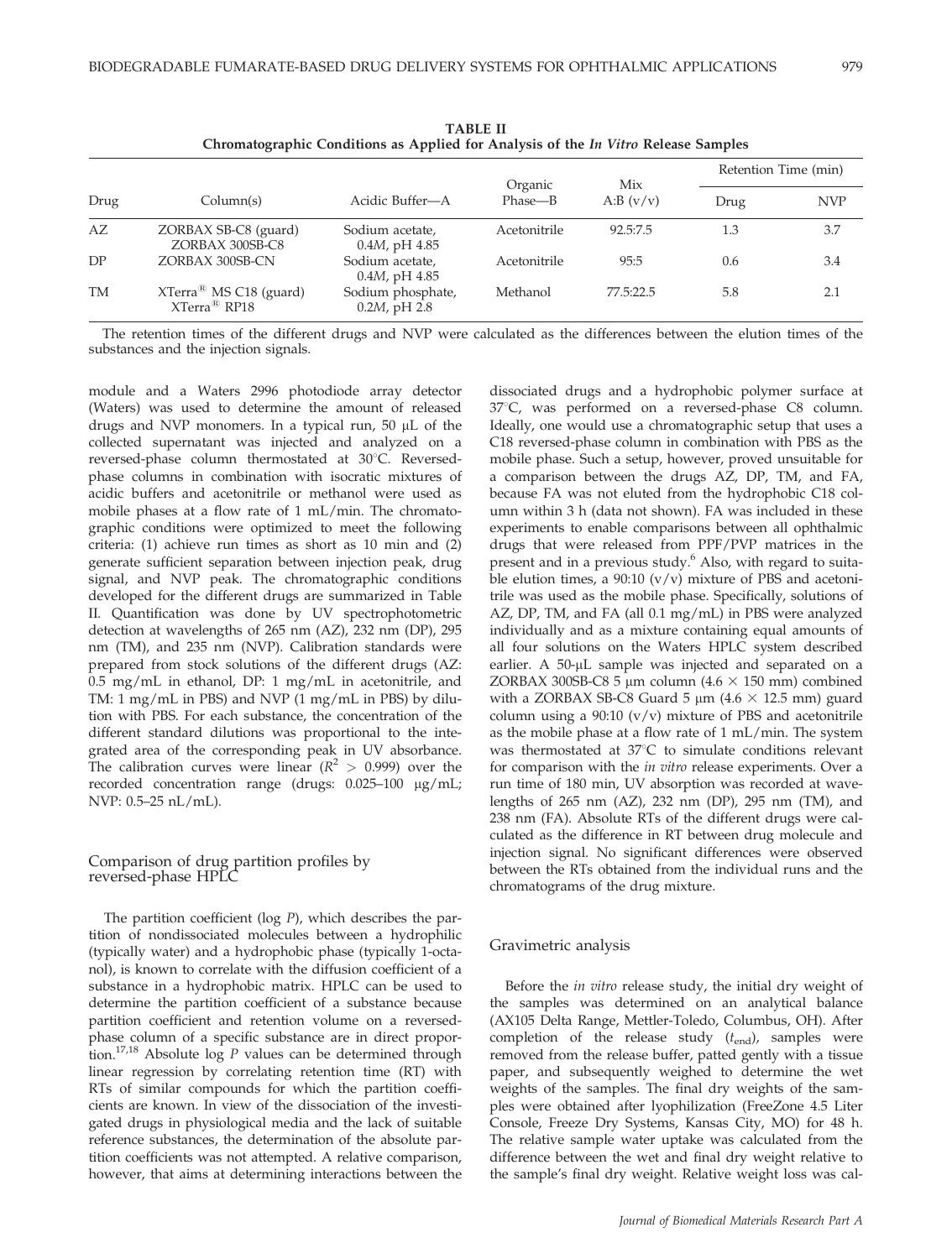| ) |  |  |  |
|---|--|--|--|
|   |  |  |  |

| TADLE III<br>Implantation Plan and Sample Codes of Rabbit Implantation Study |  |  |  |  |  |
|------------------------------------------------------------------------------|--|--|--|--|--|
|                                                                              |  |  |  |  |  |

 $T_{\text{max}}$ 

| Rabbit                                  |       |       |       |       |       |       |       |        |
|-----------------------------------------|-------|-------|-------|-------|-------|-------|-------|--------|
| Eye (Left/Right)                        | ∸     | 17    |       |       | ∸     |       |       | л      |
| Site (Sclera/Vitreous)                  |       |       |       |       |       |       |       |        |
| $BaSO_4 (+/-)$                          |       |       |       |       |       |       | —     | —      |
| Code (Rabbit, Site, BaSO <sub>4</sub> ) | $1S-$ | $V -$ | $2S+$ | $2V+$ | $3S+$ | $3V+$ | $4S-$ | $4V -$ |

culated as the difference between the final and initial dry weights relative to the sample's initial weight. Matrix loss was calculated by subtracting the amount of released drug and NVP monomers, as determined by HPLC, from the absolute weight loss of each sample. Matrix loss was expressed relative to the sample's initial weight.

## Structural sample analysis

## In vitro release study

Nondestructive dimensional analysis of the samples was performed by means of a micro-CT system without the use of a contrast agent (Desktop Micro CT1172, SkyScan, Aartselaar, Belgium). Each sample was fixed vertically to the scan plane on a sample holder (height 4.5 cm, width 0.4 cm) and scanned at a resolution of  $3.1 \mu m$ , with a source voltage of 40 kV and a current of 250 µA. X-ray radiographs were recorded at different angles during step-wise rotation (step size:  $0.7^{\circ}$ ) of the samples between  $0^{\circ}$  and  $180^{\circ}$ . After image acquisition, the scans were analyzed using the Sky-Scan software package provided with the instrument. The serial slices (2-D transverse cross-sections) of the rods were reconstructed with SkyScan reconstruction software. The areas of the scanned and reconstructed cross sections (over a length of 1.5 mm which equals 577 sections) were calculated using the standard SkyScan software (CTAn). Samples were scanned and quantified after fabrication and after lyophilization subsequent to completion of the in vitro release study. From the obtained data sets, the changes in cross-sectional area were calculated.

## In vivo implantation study.

Half of the implanted matrices were loaded with 5%  $(w/w)$  barium sulfate to enhance radiopacity of the samples (Table III). Explanted samples were analyzed by micro-CT, and the results were compared to the data gathered before implantation to determine changes in cross-sectional area and porosity as measures of implant erosion. As the intrascleral samples were retrieved together with surrounding tissue, the entire specimens were rehydrated in purified water for 1 h after fixation and tightly wrapped in Para $film<sup>®</sup>$  to avoid shrinking during the scanning time. The explants that had been placed intravitreally were scanned after washing and lyophilization. The specimens were scanned at a resolution of  $3.1 \mu m$  and  $7.0 \mu m$  for the implants that had been placed intravitreally and intrasclerally, respectively.

## Rabbit implantation study

To evaluate the tissue response to plain PPF/PVP matrices, a preliminary in vivo implantation study was performed on 4-month-old female New Zealand albino rabbits. This study was performed in compliance with the U.S. National Institutes of Health Guidelines for the Care and Use of Laboratory Animals and the ethical use protocols (IACUC) of Rice University. The episclera and the vitreous body were tested as application sites. None of the PPF/PVP samples contained drugs. Half of the tested matrices were loaded with barium sulfate  $(5\% (w/w))$  (Sigma–Aldrich) to increase the radiopacity of the implants during micro-CT imaging. A 7-cm-long suture thread (Prolene 6-0, Ethicon, Sommerville, NJ) was embedded at one end of each implant during the photocrosslinking step to ensure a stable anchoring of the implant in the appropriate position. With regard to the dimensions of the rabbit eyes, the sample length was reduced by 50% to 0.5 cm (typical implant weight including suture:  $\sim$ 2.3 mg). The implants were sealed in gas-permeable bags and sterilized with ethylene oxide gas for 14 h (Anprolene Automatic Ventilated Sterilizer, Anderson Products, Chapel Hill, NC). The bags were subsequently kept under laminar air flow for 24 h to remove any residual ethylene oxide. The implantation plan is summarized in Table III.

The rabbits were housed in separate cages. Before surgery, the animals were sedated by subcutaneous injection of ketamine and acepromazine (40–60 mg/kg and 1 mg/kg, respectively). Anesthesia was induced with isoflurane (4–5% in oxygen) in an induction chamber and maintained at 2–3% during the surgery using a respirator system. To reduce ocular infections, the rabbits received antibiotic eye drops preoperatively and postoperatively. The animals were prepped and draped in a standard fashion using three drops of  $Zymar^{\textcircled{\tiny R}}$  antibiotic drops in the *cul-de-sac* of each eye, spaced 5 min apart, followed by 5% betadine solution being placed in the eye and a sterile drape around the eye. Each rabbit received only one implant per eye, which was placed either intrasclerally or intravitreally (Table III). The eye and the site of implantation were randomized. Per rabbit, either BaSO<sub>4</sub>-loaded or plain PPF/PVP implants were used. The total number of rabbits was four. For intrascleral implantation, the conjunctiva was opened from the limbus superior-temporally using Wescott scissors. A 20-gauge needle or a crescent blade was used to create a partial thickness epi-scleral/sub-Tenon's pocket in the superior-temporal quadrant. One implant was then inserted in the pocket. The conjunctiva was closed with an interrupted 7-0 vicryl suture. Topical Maxitrol $^{(8)}$  ointment was placed at the end of the case. To place the intravitreal implants, the conjunctiva was opened 4 mm from the limbus superior-temporally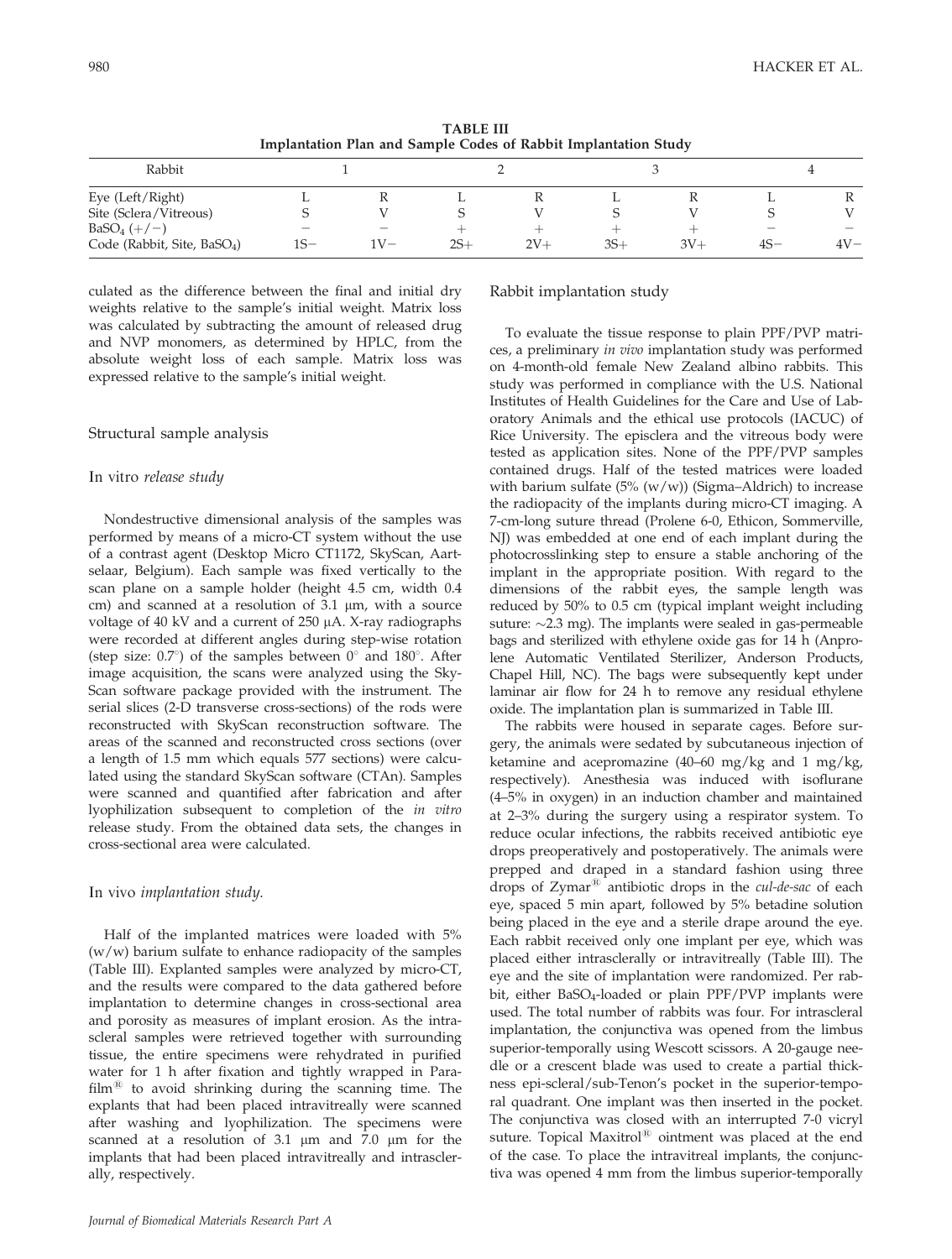using Wescott scissors. A 20-gauge microvitreal blade was used to create a full thickness stab incision, 4 mm from the limbus, in the superior-nasal quadrant through which the implant was inserted into the vitreous cavity. The suture, imbedded in the implant, was cut short and left under the conjunctiva. A 7-0 vicryl suture was used to close the wound and insure a watertight closure. The conjunctiva was closed with an interrupted vicryl suture, and topical Maxitrol $<sup>®</sup>$  ointment was applied.</sup>

Two weeks postimplantation, the rabbits were euthanized with an overdose of potassium chloride (KCl) (0.485 mg/kg body weight). Before enucleation, the anterior chamber was examined under direct illumination, and the posterior segment was examined with an indirect ophthalmoscope, the standard technique for both human and animal examinations. Fundus photographs were taken using a conventional hand-held fundus camera (Handheld Non-Mydriatic Fundus Camera NM-200D, Nidek, Japan). These examinations, which were also performed before implantation, revealed no pathogenic findings in response to the implant placement and no indications of compromised vision.

#### Specimen preparation and histology

All enucleated globes were immediately fixed in a 1:1 mixture of 10% neutral buffered formalin (Sigma–Aldrich) and 1% aqueous glutaraldehyde. After 24 h, a 1 cm  $\times$  1 cm tissue square containing the intrascleral implant was resected and placed into the fixation buffer for an additional 5 h. Thereafter, the specimen was dehydrated in a graded series of alcohol and embedded in paraffin. By means of a microtome (Leica RM 2165, Leica Microsystems, Nussloch, Germany), transverse sections  $(5 \mu m)$  thickness) were taken from the intrascleral implant and the surrounding tissue along the length of the implant. The histological sections were deparaffinized and stained with hematoxylin and eosin (H&E) for evaluation by light microscopy (Leica Microsystems, Nussloch, Germany).<sup>19</sup> The obtained specimen was described precisely, and a semiquantitative scoring analysis of the tissue response was performed.20 The soft tissue response to the intrascleral implants was scored based on the number of fibroblast layers that were found in the dense interface zone in direct contact with the implant and the looser reaction zone (capsule) between host tissue and interface zone (Table IV). For each sample, six histological slides (distributed over the implant length of 0.5 cm) were analyzed in three positions each (position 1: closest to conjunctiva, position 3: closest to retina, position 2: perpendicular to the implant axis between positions 1 and 3) (positions are illustrated in Fig. 9). The histological sections were blinded and scored randomly.

The intravitreal implants were retrieved after 3 h of fixation by dissection of the globes. The explants were washed in PBS to remove the adherent collagenous vitreous body, gently patted dry, lyophilized, and finally subjected to micro-CT analysis.

#### **Statistics**

Unless otherwise stated, all experiments were conducted in triplicate, and the results are reported as means  $\pm$  SD.

| <b>TABLE IV</b>                                         |  |  |  |  |  |  |  |
|---------------------------------------------------------|--|--|--|--|--|--|--|
| Histological Grading Scale as Used for Explant Analysis |  |  |  |  |  |  |  |

| Score | Interface Zone,<br>Semiquantitatively  | Reaction Zone (Capsule),<br>Semiquantitatively |
|-------|----------------------------------------|------------------------------------------------|
| 4     | 1–2 cell layers                        | 1–4 cell layers                                |
| 3     | 3-6 cell layers                        | 5-9 cell layers                                |
| 2     | 7-20 cell layers                       | 10-20 cell layers                              |
| 1     | $>20$ cell layers                      | $>20$ cell layers                              |
|       | Not applicable/<br>cannot be evaluated | Not applicable/<br>cannot be evaluated         |

The number of fibroblast layers at the interface zone and the reaction zone (capsule) (Fig. 9) were counted and used to semiquantitatively score the tissue response.

Single-factor analysis of variance was used in conjunction with a multiple comparison test (Tukey's test) to assess statistical significance ( $p < 0.05$  unless otherwise stated).

#### RESULTS AND DISCUSSION

#### Ophthalmic drug release from photocrosslinked PPF/PVP drug-delivery systems

Promising results on long-term release of the antiinflammatory corticosteroid FA from photocrosslinked PPF/PVP matrices designed for ophthalmic applications have encouraged further investigation of such matrices for the controlled delivery of other ophthalmic drugs.<sup>6</sup> Matrices composed of three parts PPF and two parts NVP were loaded with different amounts of the ophthalmic drugs AZ, DP, and TM and crosslinked through a blue light in the presence of the photoinitiator BAPO. Because of different solubilities of the drugs in NVP, the maximum loading achieved was 10% (w/w) for DP and  $5\%$  (w/w) for AZ (Table I). To investigate the effects of drug loading on release kinetics, matrices incorporating half the drug load were fabricated. The drug TM was encapsulated at a concentration of  $5\%$  (w/w) to allow for the comparison of release kinetics between all the three drugs at a loading of 5%. In comparison to FA, which is a lipophilic drug that does not dissociate in aqueous buffers and is poorly water soluble, the model drugs chosen for this study dissociate in physiological buffer and are thus characterized by higher water solubilities. Chemically, AZ and DP are sulfonamides with  $pK_a$  values of 7.2 and 7.4, respectively (Fig. 1). The sulfonamide functionality dissociates in aqueous solutions of physiological pH to a considerable extent. TM is the maleic acid salt of the basic drug timolol and therefore well soluble in water and physiological buffers. A relative prediction of the diffusion rates in the crosslinked matrices, however, appears difficult because in addition to degree of dissociation, the drugs also differ in MW. No reliable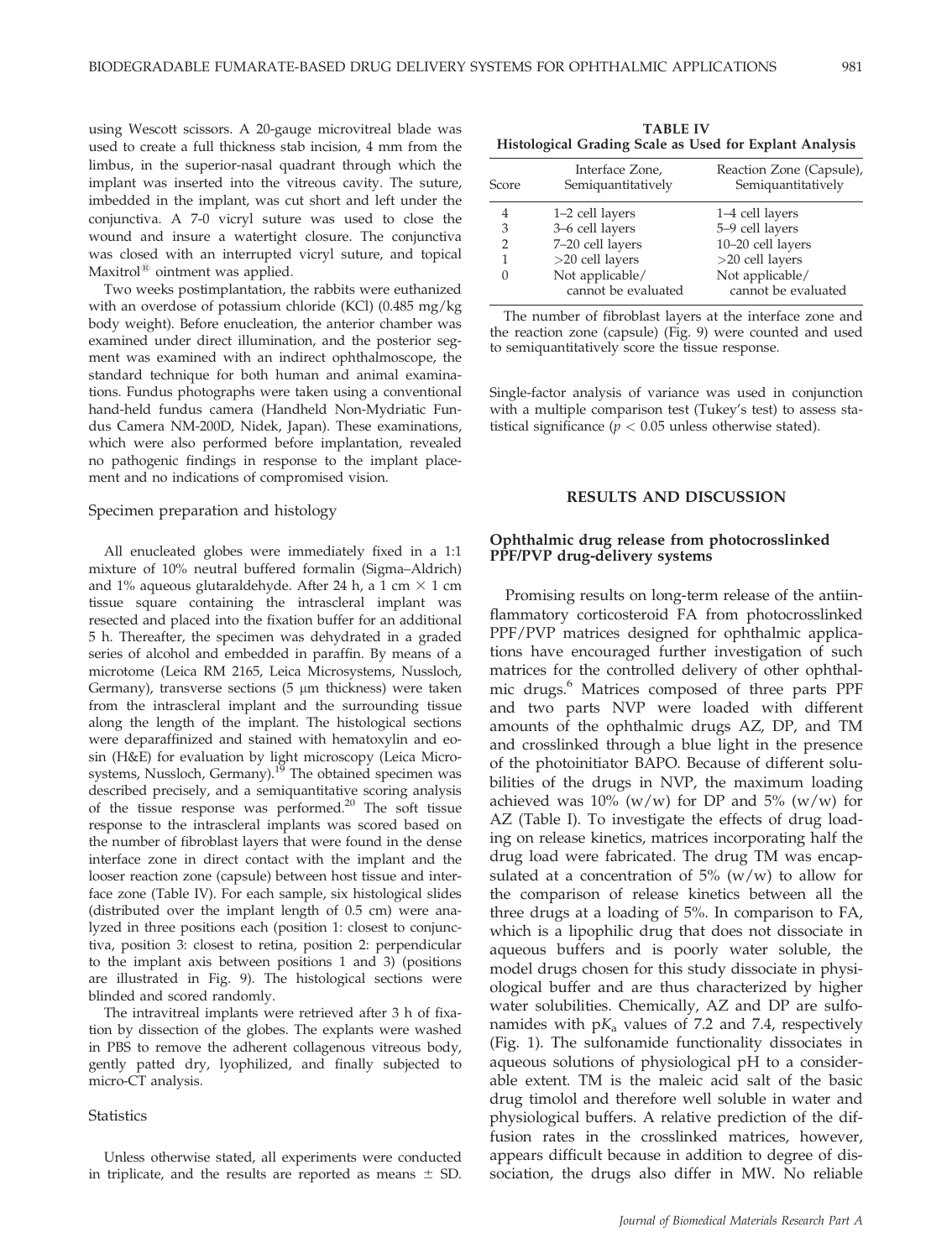

Figure 2. (a) Absolute (µg) and (b) relative (%) cumulative amounts of acetazolamide (AZ), dichlorphenamide (DP), and timolol maleate (TM) released from photocrosslinked PPF/PVP matrices of different composition (Table I): ( $\bigcirc$ ) AZ 2.5%, ( $\bullet$ ) AZ 5%, ( $\triangle$ ) DP 5%, ( $\triangle$ ) DP 10%, and ( $\triangle$ ) TM 5%. Data represent means  $\pm$  SD for  $n = 3$ .

comparison of drug solubility in water or buffer is possible based on literature data because of discrepancies in experimental conditions between different data sources. During HPLC studies, we have determined solubilities of 0.03 mg/mL and 0.93 mg/mL for FA and DP, respectively, in PBS at  $37^{\circ}$ C. AZ and TM both showed solubility values higher than 1 mg/ mL under the same conditions. Despite these differences in solubility and hydrophilicity, the AZ-, DP-, and TM-loaded matrices displayed a sustained longterm drug release (Fig. 2). Regardless of loading dose, the matrices were found depleted of AZ after 245 days, while the third data point without DP release was detected after 308 days and after 287 days for TM. The time points at which 99% of the total amount of released drug were reached are the following: 207 days (AZ 2.5%), 220 days (AZ 5%), 280 days (DP 5%), 266 days (DP 10%), and 253 days (TM 5%). The release profiles displayed a bimodal profile with a secondary burst at approximately day 160. This burst was least pronounced for the AZ-loaded matrices, which is attributed to the almost complete depletion of drug at this time point. Secondary burst effects are known for biodegradable formulations, and the burst is attributed to polymer degradation and/or erosion and the corresponding increase in theoretical mesh size that accelerates drug diffusion within the matrices.6,21,22 In more detail, the cumulative release profiles for each drug can be divided into four phases. After the initial burst release, the drug release tapered down over the first week. During a subsequent period of several weeks (AZ until day 168, DP until day 154, TM until day 147), the drug was released almost linearly from all systems. During the next release period, the drug release was accelerated, and the release rates increased steadily until maximum release was reached between days 190 and 225. Thereafter, the release rates gradually decreased, indicating the fourth and final release phase, until drug release was terminated (AZ: 245 days, DP: 315 days, and TM: 287 days). At termination of the release studies  $(t_{\text{end}})$ , the different formulations had released their drug load completely (AZ 5%:  $92.8\% \pm 0.5\%$ , DP 5%: 97.1%  $\pm$  3.2%, and TM 5%: 105.8%  $\pm$  1.8%) (Fig. 2). Comparison of absolute and cumulative release profiles from formulations loaded with different amounts of the same drug revealed different effects of drug loading. Increased AZ loading resulted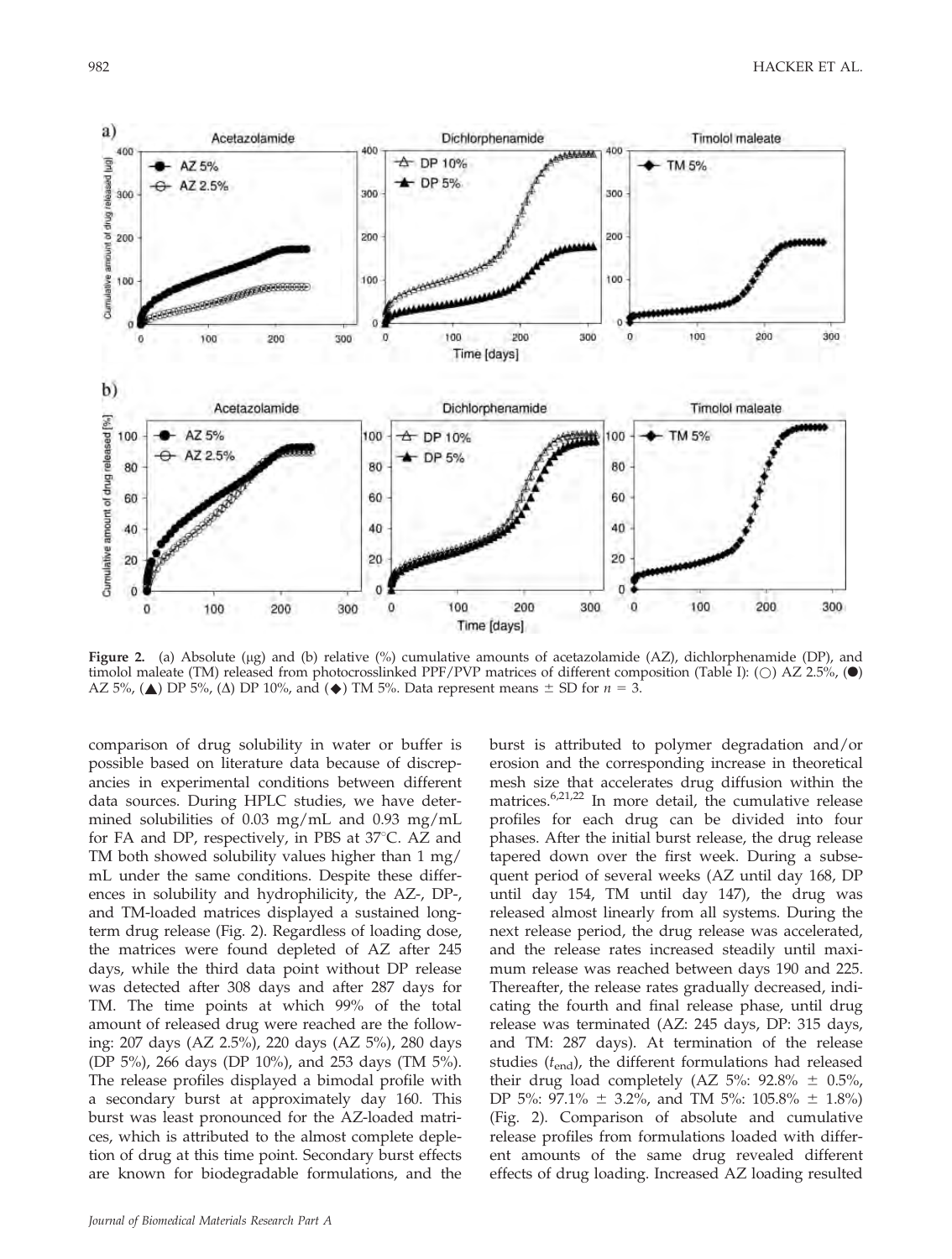

Daily release of drug [ug/day]  $\theta$ 200 300  $\overline{0}$ 100  $\theta$ 100 200 300 D. 100 200 300 Time [days]

Figure 3. Drug release rates (expressed as microgram drug per day) calculated for the different drugs from the in vitro release data. ( $\circ$ ) AZ 2.5%, ( $\bullet$ ) AZ 5%, ( $\triangle$ ) DP 5%, ( $\triangle$ ) DP 10%, and ( $\bullet$ ) TM 5%. Data represent means  $\pm$  SD for  $n = 3$ .

in elevated absolute and relative release profiles, indicating that maximum solubility concentration was not reached in AZ 2.5% samples and that water uptake and drug dissolution followed a faster kinetic than drug diffusion. Consequently, in samples containing 5% AZ, higher concentrations of dissolved AZ could be reached per unit volume, and the diffusional pressure was increased, which resulted in an accelerated diffusion-controlled drug release. For DP-loaded samples, absolute drug release increased with drug loading, but the relative release profiles were almost identical. This indicates that during the period of diffusion-controlled drug release, exactly double the amount of drug was released from DP 10% than from DP 5%. Consequently, this behavior was also not controlled by limited drug solubility but by the kinetics of water uptake. If one assumes that water penetration is the rate, limiting step and initially follows zero-order kinetics, the drug will only dissolve in the hydrated volume units and diffuse out of the matrix. Because each volume unit contained double the amount of drug, the flux was doubled and the concentration gradient could not build up further due to limited water uptake.

5

 $\overline{3}$ 

Þ

The calculated average daily drug release rates summarized in Figure 3 also display the different release phases. After the initial burst release, the release rates stabilized over a period of  $\sim$ 2 weeks. Thereafter, the drugs were released at almost constant rates for more than 100 days. During this period, the rates ranged around  $0.6 \pm 0.1$  µg/day (AZ 5%), 0.3  $\pm$ 0.1  $\mu$ g/day (DP 5%), and 0.2  $\pm$  0.1  $\mu$ g/day (TM 5%). During the third release period, the release rate increased, especially for the DP and TM-loaded formulations due to matrix degradation. Excluding the burst release, a maximum daily release of  $1.7 \pm 0.2$  $\mu$ g/day was determined for DP 5% (day 224) and 2.5  $\pm$  0.2 µg/day for TM 5% (day 190). The highest peak release rate was  $3.9 \pm 0.1 \mu g/day$  and determined for

DP 10% at day 203 (Fig. 3). Drug release from AZ 5% only increased to  $0.7 \pm 0.0$  µg/day (day 189). A discussion of these values is difficult because very limited information is available on therapeutic drug levels (especially for delivery to the posterior chamber of the eye) for the selected model drugs. An effective concentration for AZ in the aqueous humor (anterior chamber) has been reported as  $0.276 \pm 0.071$  µg/mL in rabbit eyes. $23$  Considering a volume of a few hundred microliters for the aqueous humor, the release rates appear to cover a suitable range to reach effective concentrations.<sup>24</sup> If needed, strategies to elevate the release rates and eliminate the secondary burst, for example, the use of hydrophilic release modifiers, are available and effective for  $PPF/PVP$  matrices.<sup>25</sup> Comparison of the amounts of drug released during the first 24 h (burst release) revealed a statistically significant increase in burst release for AZ 5% (9.6%  $\pm$  $0.4\%$ ) when compared to DP 5% and TM 5% (Fig. 4). DP 5% showed the lowest burst release (6.3%  $\pm$ 0.4%) and the amount released from TM 5% was only slightly higher (7.4%  $\pm$  0.8%). Based on those data and considering the small burst release values that had been found for  $FA$ , the burst release seemed to correlate mainly with substance solubility. Within formulations loaded with the same drug, the relative burst release from the highly loaded sample exceeded the burst found for the formulation with half the drug load. These findings are in accordance with the results of the FA release experiments.<sup>6</sup> In general, the burst release from all tested formulations was moderate and ranged between 6 and 10%.

## Comparison of drug release kinetics and drug partition profiles

Characteristic parameters were derived from the obtained release profiles of the 5% drug samples and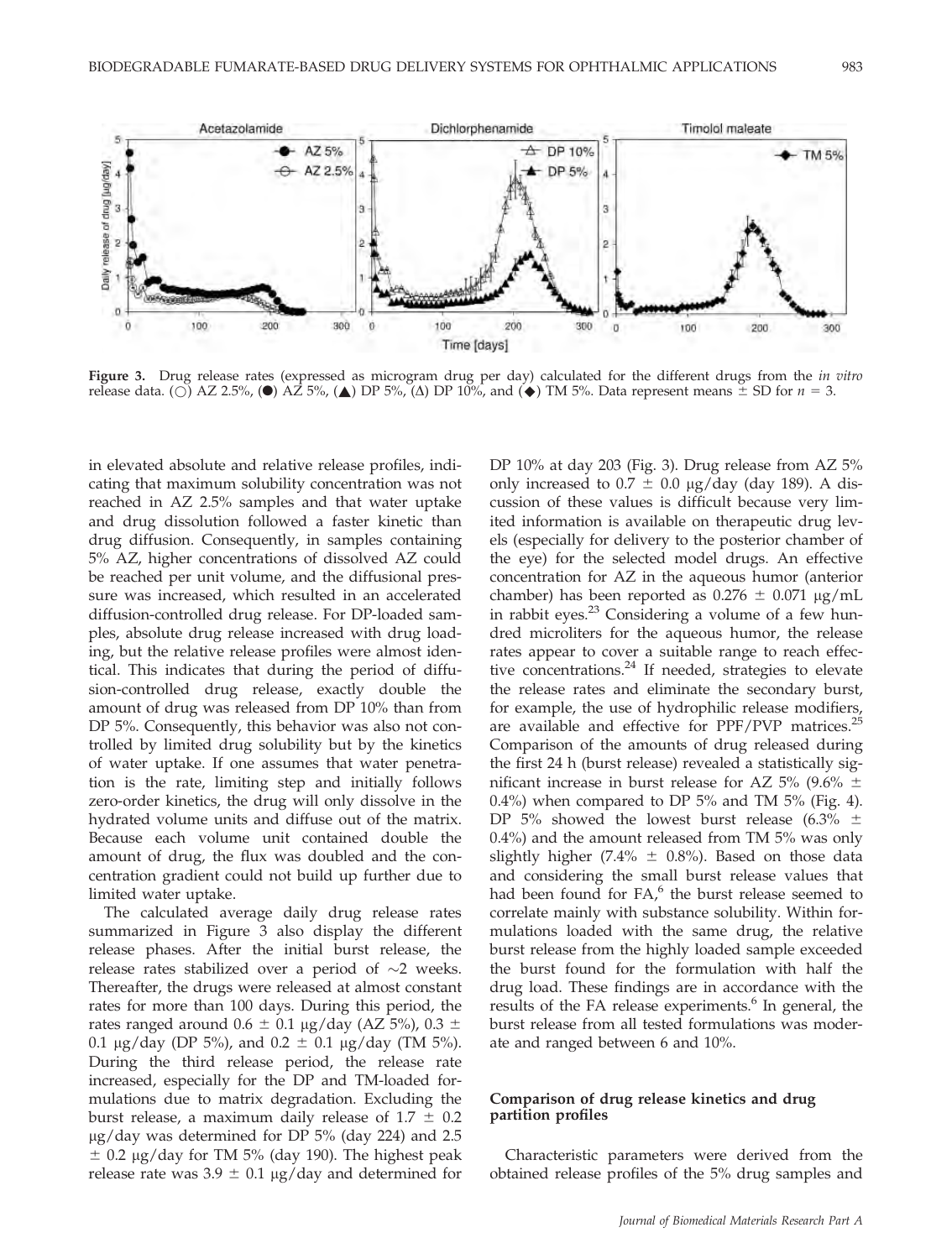

Figure 4. Relative, cumulative amount of drug released within the first day (burst release) from photocrosslinked PPF/PVP matrices loaded with different drugs. Columns and error bars represent means  $+$  SD for  $n = 3$ . Statistically significant  $(p < 0.01)$  differences in burst release between samples with 5% drug loading are indicated by #. Statistically significant ( $p < 0.01$ ) differences in burst release between different loadings of the same drug are denoted by \*.

summarized in Figure 5(a) to enable the comparison of the data sets. The release kinetics were characterized by the times after which 20%  $(t_{20\%})$ , 50%  $(t_{50\%})$ , and 90%  $(t_{90\%})$  of the theoretical drug load was released from the matrices. The amount of drug that was released from each formulation after 20 weeks was expressed as  $m_{20\text{weeks}}$ . This time point was chosen because it approximately denotes the end of the release period during which the drug release was predominantly controlled by diffusion. Thereafter, the drug release was accelerated by polymer degradation and/or erosion and the release kinetics became more complex. Accordingly, only the time point  $t_{20\%}$  fell into the period of diffusion-controlled drug release in all formulations (Fig. 2).  $t_{50\%}$  and  $t_{90\%}$  were reached in the period of accelerated drug release. Data from a previous release study with FA were added, and the characteristic parameters were determined for formulation FA 5% (PPF/NVP =  $3/2$ ).<sup>6</sup> The PPF macromer used in this study was identical to the one used for the AZ and DP-loaded matrices (Table I). Comparison of  $t_{20\%}$  and  $m_{20\%}$  revealed the following information on drug release kinetics [Fig. 5(a)]. The fastest drug release was observed for AZ 5%, followed by DP 5% and TM 5%, and FA was the drug that was released slowest.  $t_{50\%}$  and  $t_{90\%}$  showed a similar trend with the exception that TM release was accelerated faster than the release of DP. This might be correlated with the finding that water uptake into DP-loaded formulations was rate limiting during diffusion-controlled drug release. Drug release from DP-loaded samples was strongly accelerated at the point when polymer degradation allowed for increased water uptake. Formulations loaded with AZ and TM, the drugs with the highest solubility in this study, might have attracted the release buffer more constantly over the course of the release study.  $t_{90\%}$  for FA 5% could not be determined because the release study was stopped after 57 weeks, and, at that time, the cumulative drug release from formulation FA 5% (PPF/NVP  $=$  3/2) had just reached 50% of its original loading.<sup>6</sup>



Figure 5. Correlation between drug elution profiles and release kinetics. (a) Kinetic information  $(t_{50\%}, t_{90\%}, \text{and})$  $m_{20 \text{ weeks}}$ ) on the release of acetazolamide (AZ), dichlorphenamide (DP), and timolol maleate (TM) as determined from the release data of AZ 5%, DP 5%, and TM 5% samples. Information for fluocinolone acetonide (FA) was calculated from previously published data.<sup>6</sup>  $t_{50\%}$  and  $t_{90\%}$  denote the time in weeks after which 50% and 90% of the drugs was released.  $m_{20 \text{ weeks}}$  represents the mass of drug that was released after 20 weeks. (b) Absolute retention times (RTs) of the investigated drug dissociated in phosphate buffered saline at  $37^{\circ}$ C (release buffer) on a reversed-phase column. Fluocinolone acetonide (FA) was analyzed together with acetazolamide (AZ), dichlorphenamide (DP), and timolol maleate (TM) for comparison.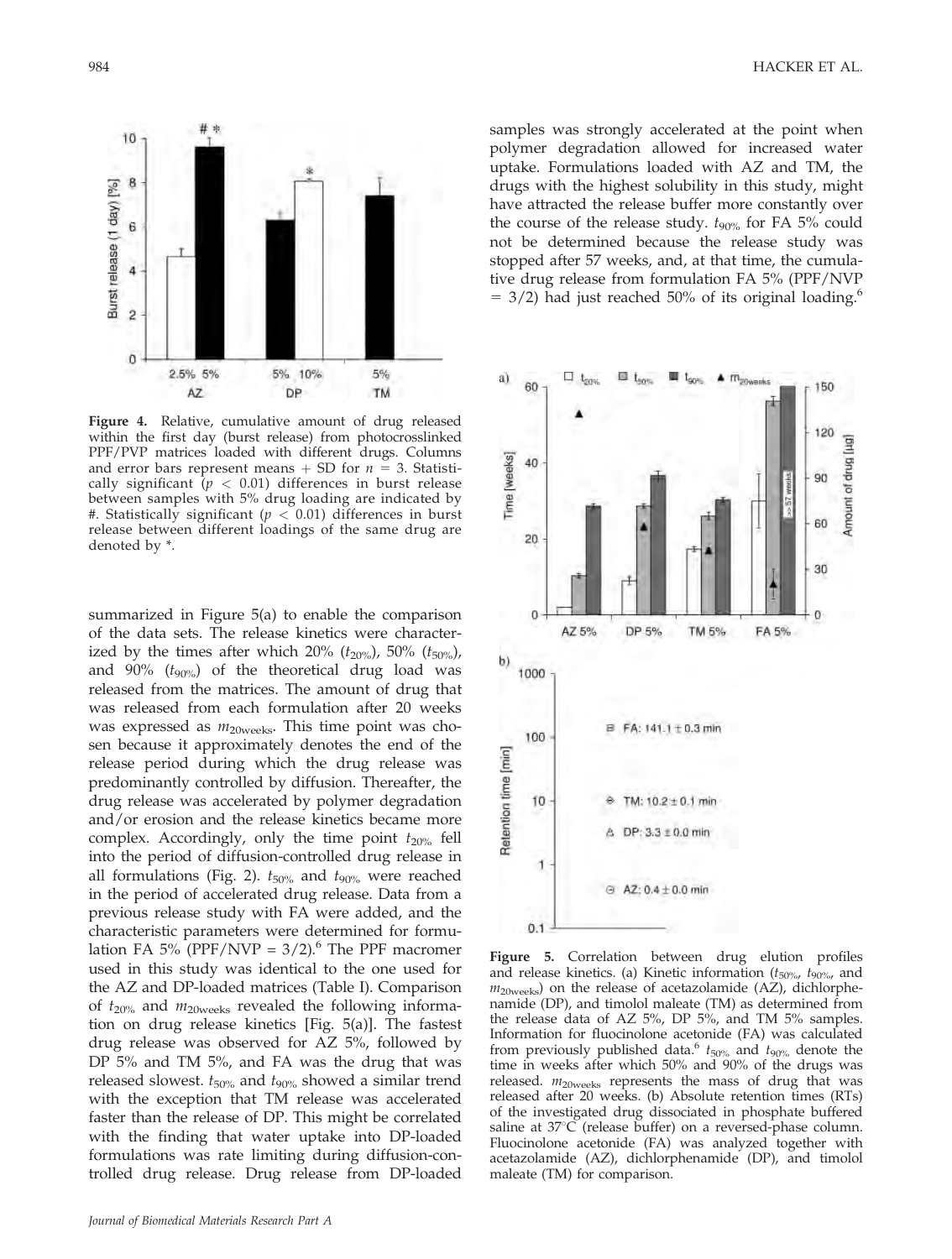

Figure 6. Relative cumulative amounts of residual N-vinyl pyrrolidone (NVP) released from photocrosslinked PPF/PVP matrices of different composition (Table I): (O) AZ 2.5%, ( $\triangle$ ) AZ 5%, ( $\triangle$ ) DP 5%, ( $\triangle$ ) DP 10%, and ( $\blacklozenge$ ) TM 5%. Data represent means  $\pm$  SD for  $n = 3$ .

The kinetic parameters that compared diffusion-controlled drug release indicated that the drugs were released in the following order:  $AZ \gg DP > TM \gg$ FA. Accordingly, TM, which was the only salt among the investigated drugs, was not released following the fastest kinetics. Drug solubility data would have designated DP and FA as the drugs with the slowest release kinetics. A quick tool that could allow for the estimation of drug partition in any dissociated state between an aqueous phase and a stationary hydrophobic polymer phase is reversed-phase liquid chromatography. The investigated drugs were dissolved in PBS (pH 7.4) to equilibrate drug dissociation. The drug-PBS solutions were injected on a C8 reversedphase column, separated at  $37^{\circ}$ C and eluted by a PBS-acetonitrile mixture  $(85:15 \, (v/v))$  as mobile phase on a HPLC system equipped with UV detection. From the chromatograms, the absolute RTs of the drugs were calculated and compared [Fig. 5(b)]. The absolute RTs are influenced by drug dissociation, hydrophilicity, and MW, and thus enable a relative comparison of the drug with regard to these parameters. The order in which the drugs were eluted correlated well with the kinetic properties that were determined from the in vitro release study. AZ showed only minor interactions with the hydrophobic column  $(RT<sub>AZ</sub> = 0.4$  min). The RTs of DP and TM ranged within the same order of magnitude and by far the longest retention was determined for FA [Fig. 5(b)]. The drugs were eluted in the same order when the experiment was repeated on a more hydrophobic, C18 reversed-phase column in combination with a PBS-acetonitrile gradient, which was necessary to elute the more hydrophobic drugs, especially FA (data not shown). Altogether, the relative comparison of elution profiles on reversed-phased columns appears to be a suitable method to relatively compare the drug properties relevant for diffusion-controlled drug release from hydrophobic polymer matrices.

## NVP release from photocrosslinked PPF/PVP drug-delivery systems

The amount of residual NVP monomers released from the photocrosslinked polymer matrices was also determined by HPLC and is summarized in Figure 6. TM-loaded systems showed the highest absolute  $(231.0 \pm 28.6 \mu g)$  and relative release of NVP monomers (17.8%  $\pm$  1.5% with respect to the theoretical amount of NVP monomers) over the course of 287 days. Matrices loaded with 5% AZ released 13.2%  $\pm$ 0.1% of NVP monomers, followed by DP 5% (9.8%  $\pm$ 0.4%). For each tested formulation, more than 90% of the total amount of residual NVP monomers detected were released from the matrices within the first 7 days; more than 80% were released within the first 2 days from all tested formulations. The amounts of released NVP correlated with the UV-absorbance wavelength of the drugs and with the drug load within groups loaded with the same drug. TM-loaded matrices released the highest amounts of NVP, and the absorbance maxima of TM (295 nm) was closest to the peak wavelength of the blue light lamp (470 nm) used for photocrosslinking. Formulations loaded with DP, which best absorbs UV light at 232 nm, released the lowest amounts of unreacted NVP. The NVP release from samples containing AZ (265 nm) ranged in between. With regard to matrix fabrication, during which all samples were exposed to blue light for equal amounts of time, it appears likely that the drugs with absorption maxima at higher wavelengths absorbed more of the applied photoenergy, which resulted in a less complete cross-copolymerization of the matrix components and an increased NVP release. Similarly, one can explain the higher amounts of NVP that were released from the highly loaded formulations (AZ 5% and DP 10%) when compared with the samples loaded with half the amounts of drug (AZ 2.5% and DP 5%). In general, the presence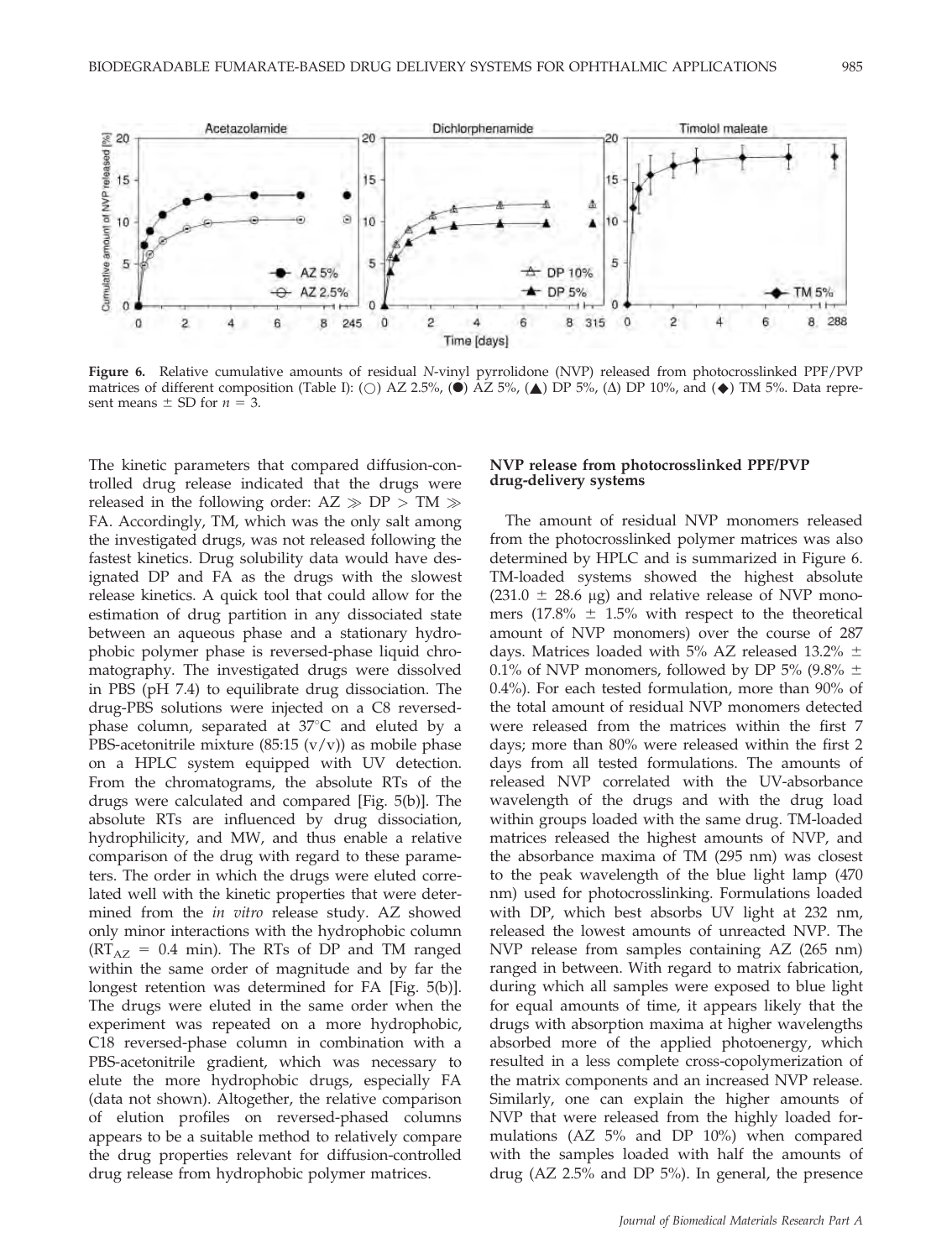

Figure 7. Water uptake, weight loss, and matrix loss of the different drug-loaded PPF/PVP matrices as determined by gravimetric analysis. Columns and error bars represent means  $\pm$  SD for  $n = 3$ .

of residual NVP monomers in the photocrosslinked delivery devices could be a possible safety concern.<sup>26</sup> For that reason, a maximum of  $0.2\%$  (w/w) NVP monomers is tolerated in PVP for pharmaceutical applications by the United States Pharmacopoeia  $(USP).<sup>27</sup>$  If this limit is applied to the formulations investigated here, the critical amount of NVP is released within the first 3 days. The cumulative amount of NVP released after day 3 until the termination of drug release was clearly below the critical limit of 0.2% in all formulations. A 3-day extraction treatment of the samples before application would be an effective strategy to yield devices that would meet this specific requirement of the USP. At the same time, the burst release of the samples would be reduced, and a more constant drug release could be obtained during the first days of drug release after implantation.

#### Gravimetric analysis

Gravimetric analysis of the polymeric release devices revealed comparable water uptake values for all tested formulations, especially with regard to the 5%  $(w/w)$  drug-loaded systems (Fig. 7). The values ranged between 20.8%  $\pm$  6.8% for AZ 5% and 26.8%  $±$  3.2% for TM 5%. The highest water uptake was found for DP 10% with 32.7%  $\pm$  0.9%. For mass loss and matrix loss, the lowest values were found for AZ 2.5% and TM 5%, respectively. When AZ and DPloaded formulations, which are all based on the same PPF macromer, are compared, it can be concluded that drug loading and exposure time to release buffer have a positive effect on matrix swelling and erosion. A higher drug load created more void space upon drug release that was filled with release buffer and yielded higher matrix water content. As a consequence of the increased water content, polymer chain degradation and matrix erosion were favored. Overall, 5–15% polymer erosion was found for the investigated formulations, which indicates hydrolytic degradation of the photocrosslinked PPF/PVP matrices. Consequently, one can assume that the secondary burst in drug release was associated with polymer degradation and matrix erosion. Matrix loss in TM 5% samples was lower than for AZ 5% and DP 5%. Although the TM-loaded samples were fabricated from a different PPF macromer, the effect of the MW differences of the macromers on matrix degradation is negligible. $14$  The different degradation profiles are more likely an effect of the basicity of TM. The  $pK_a$  of TM is 9.2, classifying it as a weak base. AZ and DP are characterized as weak acids with  $pK_a$  values of 7.2 and 7.4, respectively. It has been shown that the erosion of polyester-type biodegradable polymers can be decelerated by the incorporation of basic drugs.<sup>28</sup>

## Matrix morphology of the PPF/PVP drug-delivery systems

Micro-CT imaging of the drug-loaded photocrosslinked PPF/PVP matrices prior and subsequent to the *in vitro* release study revealed a homogenous appearance without visible pores after fabrication and at  $t_{\text{end}}$  (data not shown). The results were similar to those obtained for FA-loaded matrices.<sup>6</sup> The structural integrity of all tested formulations was maintained over the course of the release study. Image analysis of a 1.5-mm long representative segment of the different samples was used to quantify any changes in cross-sectional area of the polymer rods over the investigated release periods. A comparison of the average cross-sectional areas instead of the mean sample diameters appeared more appropriate because of the imperfect cylindrical shape of some specimens. A decrease in cross-sectional area was found for all investigated formulations (Fig. 8). For AZ and DPloaded samples, the trends in cross-sectional area change correlated with the matrix loss data determined by gravimetric analysis (Fig. 7). The differences in sample area became more prominent with increased drug loadings and exposure times to release buffer (Fig. 8). Sample TM 5%, which was fabricated from a different PPF macromer and showed the lowest matrix loss values, however, exhibited the largest relative area decrease of all formulations. As mentioned earlier, the basicity of TM might determine the observed difference in matrix degradation of the TM-loaded samples when compared to the matrices loaded with the acidic sulfonamides AZ and DP. The potential of TM to buffer acidic degradation products in the polymer bulk and suppress autocatalysis might have caused stronger degradation in the perimeter of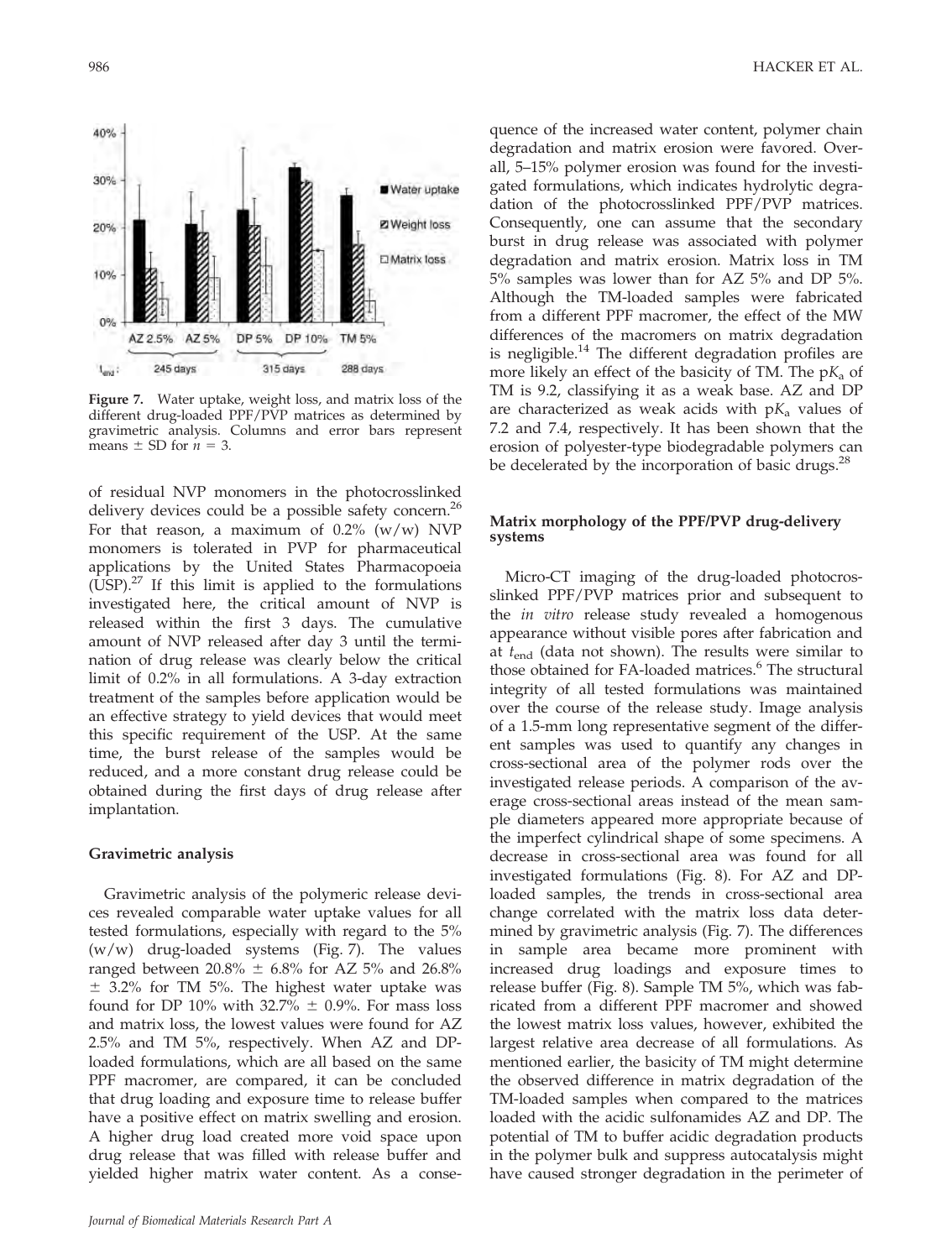

Figure 8. Relative decrease in average cross-sectional area of the drug delivery systems (Table I) during the in vitro release study as determined by micro-CT imaging. Columns and error bars represent means  $+$  SD for  $n = 3$ . Statistically significant ( $p < 0.05$ ) differences between samples with 5% drug loading are indicated by #.

the rod as compared to the bulk. This could have caused an increased volume loss in combination with a moderate mass loss.

## Rabbit implantation study

The encouraging results of the *in vitro* release study motivated a preliminary implantation study to assess the feasibility of the polymer rods for intraocular application and to determine the soft tissue response to the material. Samples were implanted either into a pocket between the episclera and sclera or directly into the vitreous humor as summarized in Table III. No handling problems with the implants occurred during surgery, and all implants were successfully placed into the target structures. Eye examinations in combination with fundus photographs that were conducted immediately before the implantation surgery and at the end of the 2-week study revealed no pathogenic developments and no signs of impaired vision or vision loss. Three of four intrascleral implants  $(1S-, 2S+,$  and  $3S+)$  could be resected with the surrounding tissue and processed for analysis. The fourth implant was found to have slipped out of the tissue pocket but still sutured to the conjunctiva after enucleation. After fixation, the specimens were scanned with micro-CT and analyzed histologically. Figure 9(a) is a gross view of a representative H&E stained cross-section through specimen  $1S-$ . In general, the implants maintained their structural integrity and appeared transparent, while the surrounding tissue stained blue and pink. The implant was positioned between the episclera and sclera as attempted, and both sclera and retina were not affected by the



Figure 9. Representative histological sections of the implant-tissue interface of intrascleral implants after 2 weeks of implantation. (a) Gross view of an intrascleral implant. The implant appears colorless in all images. An uniform thin fibrous capsule was found at the perimeter of the implant. Numbers 1–3 indicate the positions at which the different zones were scored. Scale bar represents 200 µm, original magnification was  $4\times$ . (b) Close-up of the implant-tissue interface depicting the interface zone and the retention zone (capsule). (c) Close-up of a implant-tissue interface at which a small number of multinuclear cells were observed. Scale bars in (b) and (c) represent  $25 \mu m$ , and the original magnification was  $40\times$ . [Color figure can be viewed in the online issue, which is available at www.interscience.wiley.com.]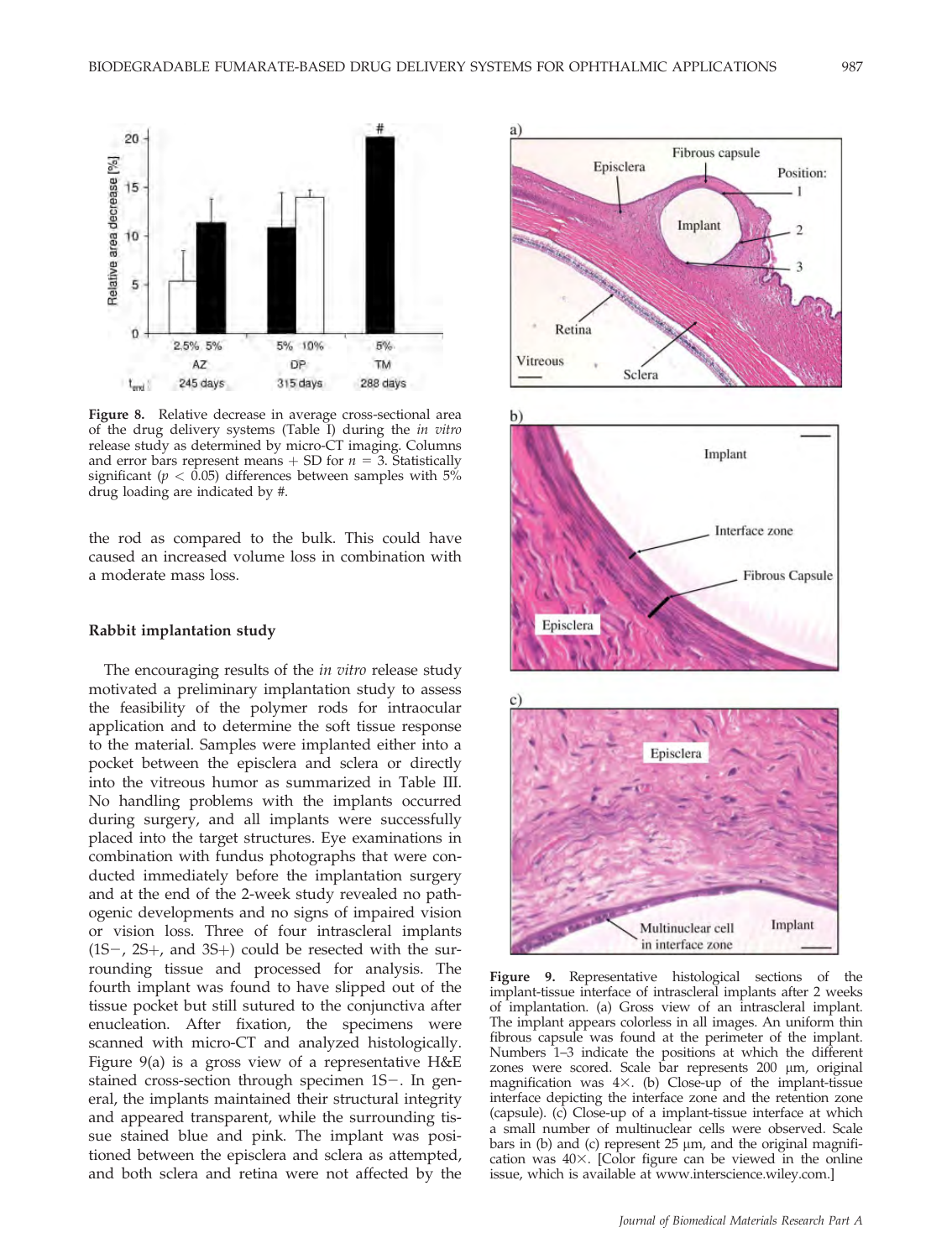

Figure 10. Histological scores determined for the interface and the reaction zones of intrascleral implants at three positions [Fig. 9(a)]. Columns and error bars represent mean  $\pm$ SD of the scores for implants  $1S$ –,  $2S$ +, and  $3S$ +. The score for each sample was averaged from six different slides.

implant [Fig. 9(a)]. For all intrascleral implants, the formation of a small fibrous capsule was observed [Fig. 9(a,b)]. The soft tissue response was evaluated semiquantitatively by counting the number of fibroblast layers that constitute the dense interface and the looser reaction zone (fibrous capsule) [Fig. 9(b)] in three positions [Fig. 9(a)] of six cross-sections distributed equally along the implant. In a few sections, a limited number of multinuclear cells were found in the interface zone [Fig.  $9(c)$ ]. Based on the number of fibroblast layers, a histological score was determined (Table IV). Similar scoring systems have been widely used to analyze a biomaterial-tissue response. $20,29$ Figure 10 summarizes the results of the histological scoring of the tissue response to the intrascleral implants. No significant difference was found between the plain and the barium sulfate-loaded samples, and a mean score was calculated from the individual scores of the three explants. A mild tissue response was observed in all three positions, and scores above

three were reached for the interface and reaction zone (Fig. 10). The presence of inflammatory cells and macrophages at the implant-tissue interface was scarce. Considering the early time point (2 weeks), the low abundance of such cells is a very promising finding with regard to implant biocompatibility. Altogether, the implants were well tolerated and caused a low inflammatory response. In good accordance with the in vitro results, no accelerated implant degradation was visible after 2 weeks. No further information could be obtained from the micro-CT analysis because the contrast between polymer implant and surrounding tissue was insufficient, even for the barium sulfate-loaded samples, to clearly threshold and reconstruct the implant for dimensional analysis [Fig. 11(a)]. A more extensive in vivo study will be necessary to confirm these results. The surgical procedure and implant dimensions in this study provided a suitable model for the evaluation of intraocular compatibility and can be adapted for future studies.

Similar conclusions can be drawn for the intravitreal implants. In all cases, no signs of an inflammatory response became apparent. Micro-CT imaging of the explants revealed structural integrity of the implants, and no pore formation was visible after 2 weeks in vivo [Fig. 11(b,c)]. From past in vivo experience with PPF-based implants and the results of the in vitro release study, no significant degradation is expected over a period of 2 weeks. Dimensional analysis of the explants confirmed this expectation (data not shown).

## **CONCLUSIONS**

This study investigated the potential application of monolithic, nonporous, photocrosslinked PPF/PVP matrices as ophthalmic drug-delivery systems. Three



Figure 11. Representative 3-D micro-CT reconstructions of photocrosslinked PPF/PVP matrices from the rabbit implantation study. (a) Barium sulfate-loaded matrix (implant 3S+) as retrieved with surrounding scleral tissue after intrascleral implantation for 14 days. Scale bar represents  $0.5$  mm. (b) Plain matrix (implant  $4V-$ ) before intravitreal implantation and (c) after explantation and processing. Scale bars indicate 0.25 mm.